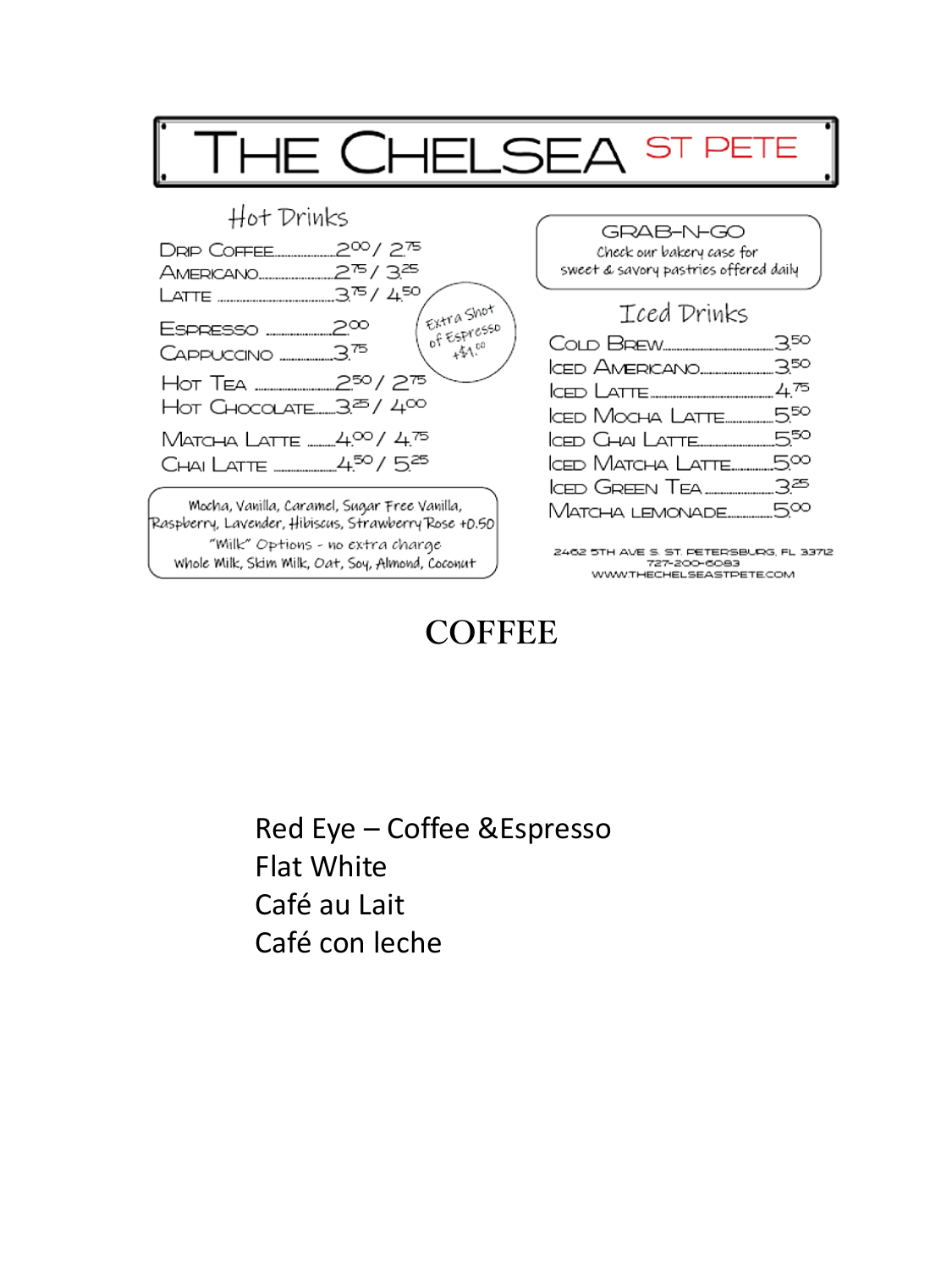# The Chelsea St Pete MENU



|       |                            | Reg. | Large        | <br>Iced       |
|-------|----------------------------|------|--------------|----------------|
| OFFEE | Drip Coffee                | 2.00 | 2.75         |                |
|       | Cold Brew Iced             |      |              | 3.50           |
|       | Americano                  | 2.75 | 3.25         | 3.50           |
|       | Latte                      | 3.75 | 4.50         | 4.75           |
|       | Cappuccino                 | 3.50 |              | 3.75           |
|       | <b>Espresso</b>            | 2.00 | Cortado 2.25 | Macchiato 2.25 |
|       | <b>Extra Shot Espresso</b> | 1.00 |              |                |

#### MILK OR PLANT-BASED?

Whole, Skim, Half-N-Half, Oat, Almond, Soy, Coconut

SWEETENED? Simple Syrup, Honey, Agave

+.50 for Vanilla, Caramel, Mocha, Sugar-Free Vanilla, Lavender, or Seasonal Syrup

|              |                      | Reg. | Large | Iced |  |
|--------------|----------------------|------|-------|------|--|
| ETC.<br>TEA. | Chai Latte           | 4.50 | 5.25  | 5.50 |  |
|              | Matcha Latte         | 4.00 | 4.75  | 5.00 |  |
|              | Matcha Lemonade      |      |       | 4.75 |  |
|              | <b>Hot Chocolate</b> | 3.00 | 3.75  |      |  |
|              | Tea                  | 2.25 | 2.75  | 3.25 |  |
|              | Lemonade             |      |       | 2.75 |  |

### Daily selection of food from local bakeries rotate.

2462 5th Ave South, St Petersburg, FL 33712 @thechelseastpete